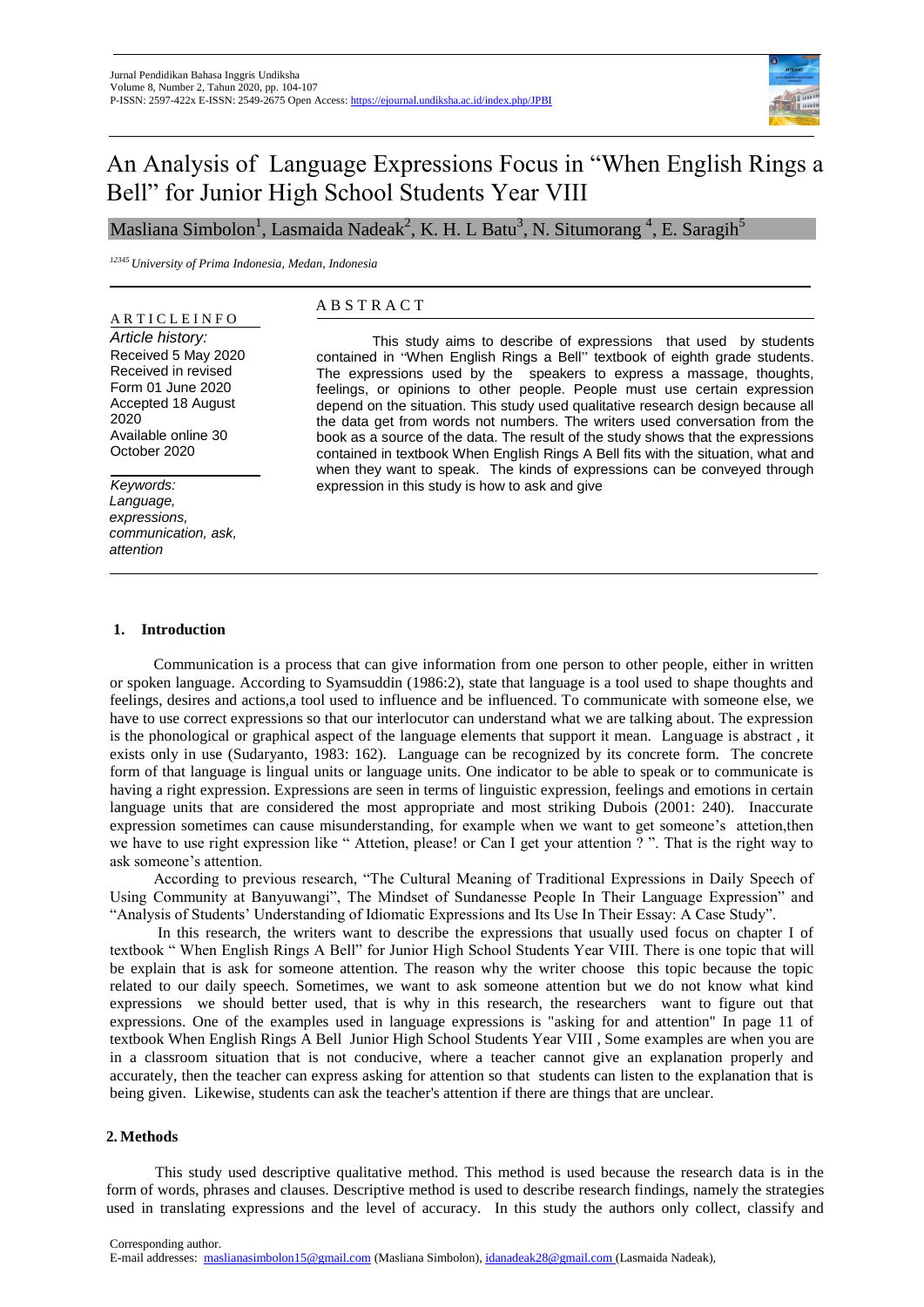analyze data, and in the end draw conclusions based on the data collected. This system is in line with what Lambert & Lambert (2013) stated that qualitative descriptive design is "purely derived from data", "characterized by simultaneous data collection and analysis", and is presented in "direct descriptive summary of the information content of logically arranged data ".

The population is the entire research subject. Population is a generalization area consisting of objects / subjects that have certain qualities and characteristics that are determined by researchers to be studied and then draw conclusions (Sugiyono, 2011: 80).The population of this study is English textbook entitled "When English Rings A Bell" for grade VIII Junior High School based on Curriculum 2013 by Kementerian Pendidikan dan Kebudayaan Republik Indonesia. The textbook consist of 12 chapters , six chapters in the first semester and six chapters in the second semester .

The sample is a portion of the subjects in the population studied, which is of course able to represent the population (Sabar , 2007). The sample of this research is focus on the first chapter in the first semester from the textbook entitled "When English Rings A Bell" for grade VIII Junior High School.

On this chapter students learn about ask for someone attention, ask and give opinion, and how to appreciate someone. As has been explained by Cresswell (2008), an instrument is a tool for measuring, observing or documenting data in analyzing the data, the writer described the result of the research based on the analysis of the topics from the first chapter of textbook When English Rings A Bell.

In this study, the writer use a textbook of When English Rings A Bell for grade VIII Junior High School by Kementerian Pendidikan dan Kebudayaan Republik Indonesia 2017 to collect the data. In this study all the data is taken from the sub chapters from the first chapter that is ask for someone attention.

#### **3. Result and Discussion**

The finding explains the result of topics analysis in textbook When English Rings A Bell for grade VIII Junior High School by Kementerian Pendidikan dan Kebudayaan Republik Indonesia 2017. The researcher found that there are many kinds of expressions that usually used when talked with someone in English. Every communication in English uses different language expressions according to certain condition. For example, when asking for an attention, the expression used is such as "attention please!" or " may I have your attention?". These kinds of expressions is the correct way to ask someone attention and that expressions usually used by many people to communicate with other. Attention is the act or state of applying the mind to do something for example listening carefully when someone is talking or pay attention to what happens next and careful thinking about someone so as to be able to take action on it. All example requires as attention. According to John Ratey (2001), attention is more than just noticing incoming stimuli. It involves a number of processes including filtering out perceptions, balancing multiple perceptions and attaching emotional significance to these perceptions. Phrase asking attention is used when we want to say something, information, explanation or story, so we need listeners to pay attention to our information. For example, we can use questions to attract the attention of our listeners or the voice louder. Whereas when we listen to information, explanations or stories, we can use responses / expressions to show that we are paying attention to what some particular person is talking about. This expression will be used when we need attention from people, when we want to convey something. There are times when we are in conditions that are not conducive, but want to convey something, which we want to hear.

In page 11 of textbook When English Rings A Bell , the writer found that there are three expressions usually used to ask someone attention such as : -Attention please!, - May I have your attention?, - Look at me, please!.

#### **4. Conclusion**

Language expression is very important in communicate with other. The variety of expressions used by the speaker to express a massage, thoughts, feelings, or opinions to other people. In accordance with the results obtained by the writer, it can be concluded that application of expressions give a positive influence on learning at eight grade of junior high school. It can give big impact to students to understand the correct expressions to communicate with someone else.

#### **References**

Chaer, A. (2010). Kesantunan Berbahasa. Jakarta: Rineka Cipta.

Reksoatmodjo, T., N. (2007). Statistika untuk Psikologi dan Pendidikan.Bandung: Refika Aditama.

Hoskisson, K. & Tompkins, G. E. 1987. Language arts: content and teaching strategies. Melbourne: Merill Publishing Company.

Ibnu Hadjar. 1996. Dasar-Dasar Metodologi Penelitian Kuantitatif dalam Pendidikan. Jakarta: Raja Grafindo Persada.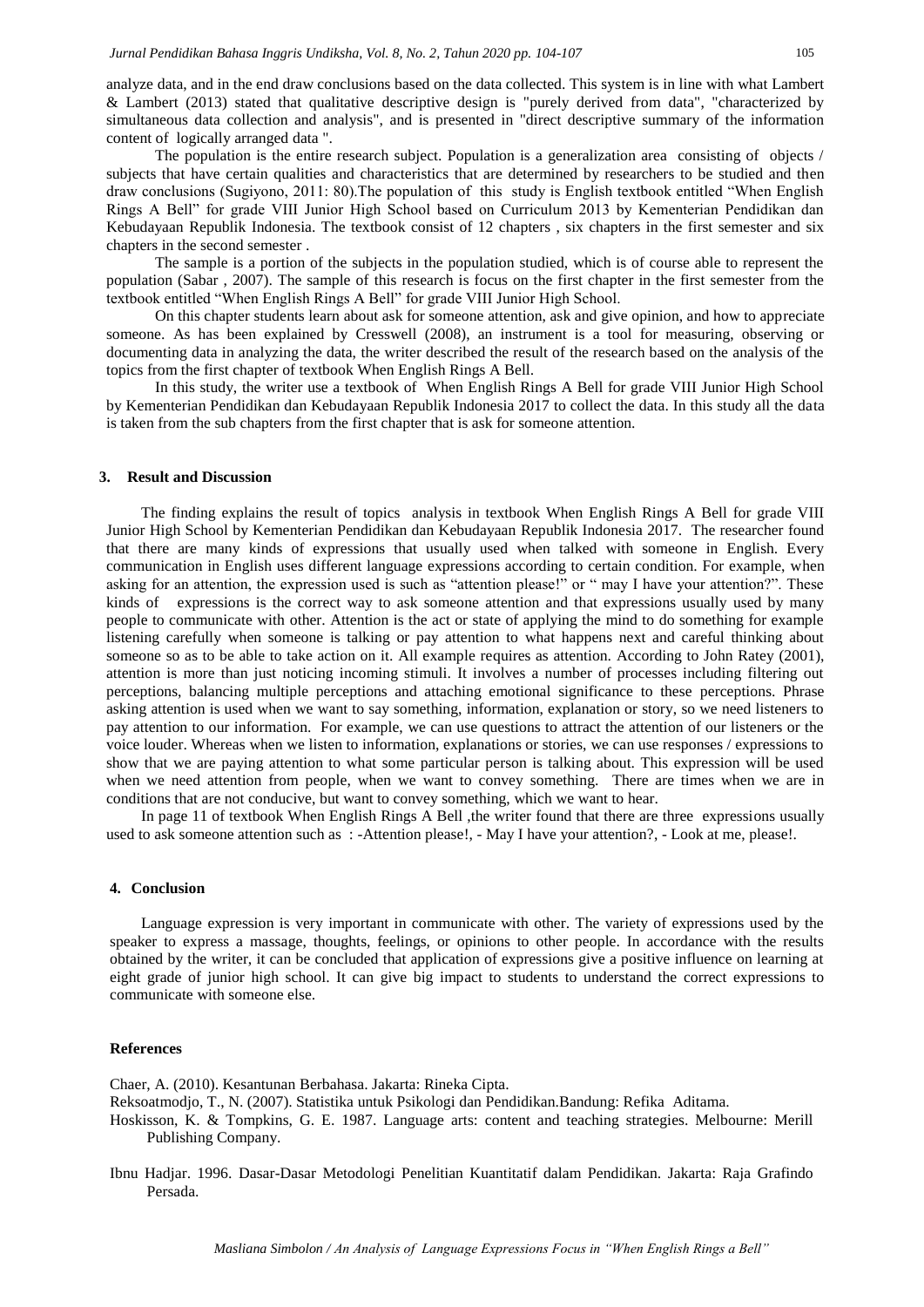- Anna Sotter. 2008. Practicing English Speaking Skill through Small Group Discussion. Ohio State University Press.
- H. Nashar. 2004. Motivasi Siswa dalam Proses Pembelajaran. Jakarta:Ghalia Indonesia.